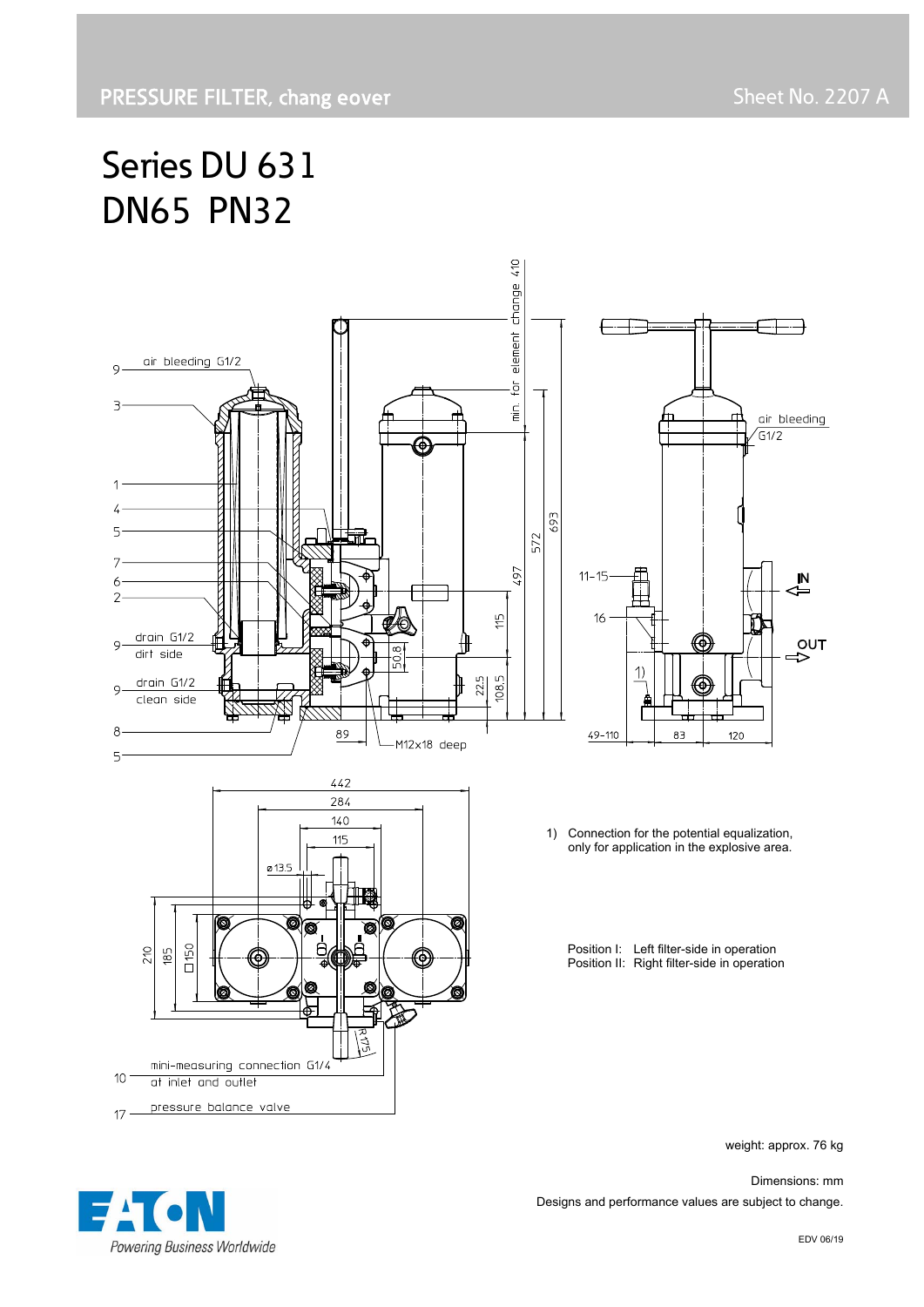# Pressure Filter, change over Series DU 631 DN65 PN32

#### **Description:**

Pressure filter change over series DU 631 have a working pressure up to 32 bar. Pressure peaks can be absorbed with a sufficient safety margin.

A three-way-change-over valve which is integrated in the middle of the housing makes it possible to switch from the dirty filter-side to the clean filter-side without interrupting operation. These filters can be installed as suction filters.

The filter element consists of star-shaped, pleated filter material, which is supported on the inside by a perforated core tube and is bonded to the end caps with a high-quality adhesive. The flow direction is from outside to inside.

For cleaning the stainless steel mesh element (see special leaflets 21070-4 and 39448-4) or changing the filter element, remove the cover and take out the element. The mesh elements are not guaranteed to maintain 100% performance after cleaning.

For filtration finer than 40 μm, use the disposable elements made of microglass. Filter elements as fine as 5 μm(c) are available; finer filter elements are available upon request.

Eaton filter elements are known for a high intrinsic stability and an excellent filtration capability, a high dirtretaining capacity and a long service life.

Eaton filter can be used for petroleum-based fluids, HW emulsions, water glycols, most synthetic fluids and lubrication fluids. Consult factory for specific fluid applications.

Ship classifications available upon request.

# **Type index:**

#### **Complete filter:** (ordering example)

|  | DU, 631, 10VG, 30, E, P, -, FS, 9, -, -, -, AE |  |  |  |  |  |  |
|--|------------------------------------------------|--|--|--|--|--|--|
|  | 1 1 2 3 4 5 6 7 8 9 10 11 12 13                |  |  |  |  |  |  |

#### 1 **series:**

- DU = pressure filter, change over
- 2 **nominal size:** 631

#### 3 **filter-material:**

80G, 40G, 25G stainless steel wire mesh 25VG, 16VG, 10VG, 6VG, 3VG microglass 25API, 10API microglass according to API 10P paper

#### 4 **filter element collapse rating:**

 $30 = \Delta p 30$  bar

#### 5 **filter element design:**

- $E = \text{single end open}$ <br>S = with bypass valv
- = with bypass valve  $\Delta p$  2,0 bar
- S1 = with bypass valve  $\Delta p$  3,5 bar

#### 6 **sealing material:**

- P = Nitrile (NBR)
- $V = Viton (FPM)$

#### 7 **filter element specification:**

- = standard
- VA = stainless steel IS06 = for HFC application, see sheet-no. 31601
- IS07 = for oil/amonia mixtures (NH<sub>3</sub>), see sheet-no. 31602

#### 8 **process connection:**

- FS = SAE-flange connection 3000 PSI
- 9 **process connection size:**

#### $9 = 2\frac{1}{2}$

- 10 **filter housing specification:**
	- = standard
		- IS12 = internal parts of change over armature stainless steel, see sheet-no. 41028

#### 11 **pressure vessel specification:**

- $=$  standard (PED 2014/68/EU)
- IS20 = ASME VIII Div.1 with ASME equivalent material, see sheet-no. 55217 (max. operating pressure 16 bar)

#### 12 **internal valve:**

#### - = without

- 13 **clogging indicator or clogging sensor:**
- $=$  without
	- AOR = visual, see sheet-no.1606
	- AOC = visual, see sheet-no.1606
	- AE = visual-electric, see sheet-no.1609
	- OP = visual, see sheet-no.1628
	- OE = visual-electric, see sheet-no.1628
	- VS5 = electronic, see sheet-no.1641

To add an indicator/sensor to your filter, use the corresponding indicator data sheet to find the indicator details and add them to the filter assembly model code.

### **Filter element:** (ordering example)

#### **01NL. 630. 10VG. 30. E. P. -**  1 2 3 4 5 6 7

- 1 **series:**
	- 01NL. = standard filter element according to DIN 24550, T3
- 2 **nominal size:** 630
- 3 7 see type index complete filter

#### **Accessories:**

- gauge port and bleeder connection, see sheet-no. 1650
- drain- and bleeder connection, see sheet-no. 1651
- SAE-counter flanges, see sheet-no. 1652
- shut-off valve, see sheet-no. 1655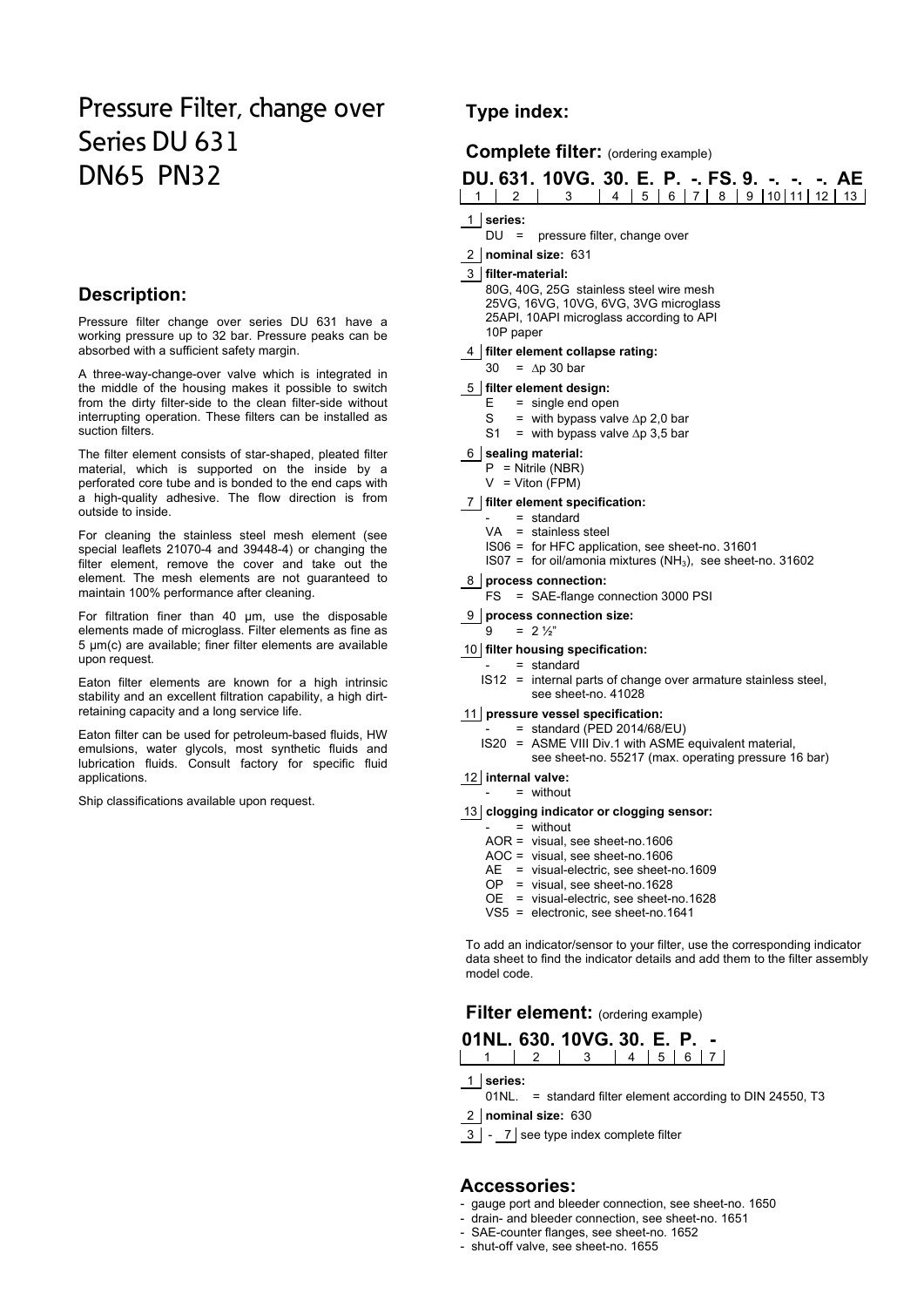# **Technical data:**

| operating temperature:             | $-10$ °C to $+100$ °C                                    |
|------------------------------------|----------------------------------------------------------|
| operating medium:                  | mineral oil, other media on request                      |
| max. operating pressure:           | 32 bar                                                   |
| test pressure:                     | 64 bar                                                   |
| max. operating pressure with IS20: | 16 bar                                                   |
| test pressure with IS20:           | 32 bar                                                   |
| process connection:                | SAE-flange connection 3000 PSI                           |
| housing material:                  | EN-GJS-400-18-LT                                         |
| sealing material:                  | Nitrile (NBR) or Viton (FPM), other materials on request |
| installation position:             | vertical                                                 |
| measuring connections:             | G $\frac{1}{4}$                                          |
| drain- and bleeder connections:    | G $\frac{1}{2}$                                          |
| volume tank:                       | 2x 5.71                                                  |

Classified under the Pressure Equipment Directive 2014/68/EU for mineral oil (fluid group 2), Article 4, Para. 3. Classified under ATEX Directive 2014/34/EU according to specific application (see questionnaire sheet-no. 34279-4).

### **Pressure drop flow curves:**

#### **Filter calculation/sizing**

The pressure drop of the assembly at a given flow rate Q is the sum of the housing ∆p and the element ∆p and is calculated as follows:

 $\Delta p$  assembly =  $\Delta p$  housing +  $\Delta p$  element  $\Delta p$  *housing* = (see  $\Delta p$  = f (Q) - characteristics)

$$
\varDelta p \text{ Element (mbar)} = Q\ \left(\frac{l}{min}\right)\ \chi\ \frac{\text{MSK}}{10}\left(\frac{mbar}{l/min}\right)\ \chi\ \nu\left(\frac{mm^2}{s}\right)\ \chi\ \frac{p}{0.876}\ \left(\frac{kg}{dm^3}\right)
$$

For ease of calculation our Filter Selection tool is available online at www.eatonpowersource.com/calculators/filtration/

#### **Material gradient coefficients (MSK) for filter elements**

The material gradient coefficients in mbar/(I/min) apply to mineral oil (HLP) with a density of 0,876 kg/dm<sup>3</sup> and a kinematic viscosity of 30 mm²/s (139 SUS). The pressure drop changes proportionally to the change in kinematic viscosity and density.

| DU  |       |       | VG          |             |             |     |     |        |            | API   |       |
|-----|-------|-------|-------------|-------------|-------------|-----|-----|--------|------------|-------|-------|
|     | 3VG   | 6VG   | <b>10VG</b> | <b>16VG</b> | <b>25VG</b> | 25G | 40G | 80G    | <b>10P</b> | 10API | 25API |
| 631 | 0,436 | 0,303 | 0,194       |             |             |     |     | 0,0906 | 0,092      | 0,099 | 0,045 |

#### **∆p = f(Q) – characteristics according to ISO 3968**

The pressure drop characteristics apply to mineral oil (HLP) with a density of 0,876 kg/dm<sup>3</sup>. The pressure drop changes proportionally to the density.